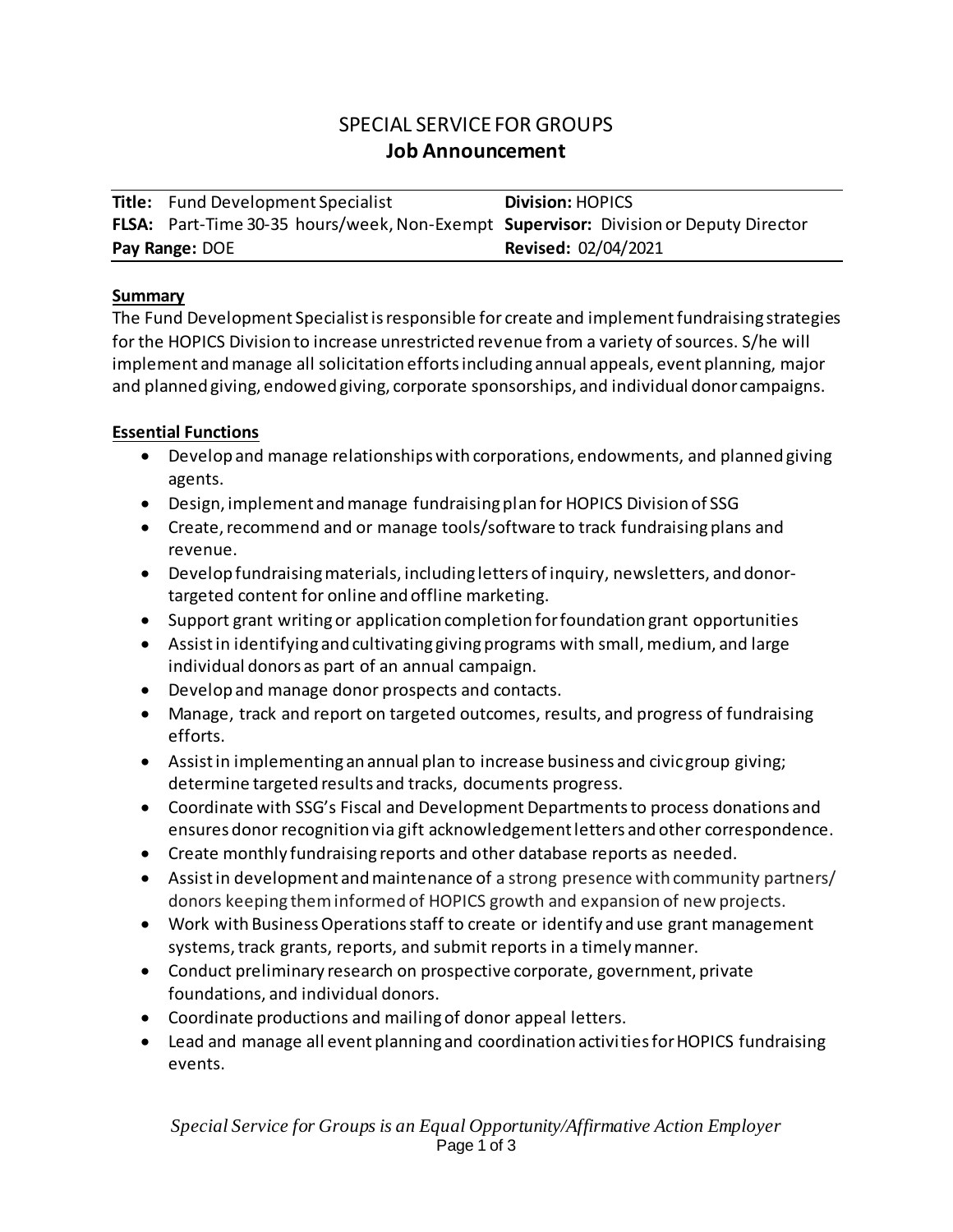- Maintain guest lists, gather and prepare registration materials and other duties as assigned for fundraising events.
- Prepare media materials for distribution. (i.e., copying, filing, mailing, e-mailing)
- Assemble media and donor kits for events and meetings.
- Produce and edit newsletter; gather stories and photos, proofread, and manage printing.
- Update presentation and public relations material as needed, including brochures and presentations.
- Coordinate and edit fundraising page on website and update on a regular basis.
- Prepare occasional news releases and press kits.
- Maintain appropriate boundaries; and adhere to SSG's Code of Ethics and HOPICS' Core Values.
- Represent the Agency in a professional manner at meetings and community events.
- Other duties as assigned by the Director.

### **Secondary Functions**

- Assist with background research on select subjects for proposal development, as needed.
- Assist as assigned to draft proposal narrative components and/or to edit proposal narrative during final review.
- Assist as assigned in the development and distribution of agency communications/marketing materials (e.g., develop and draft e-newsletters and reports for external use)
- Other duties as assigned.

## **Minimum Qualifications – Knowledge, Skills and Abilities Required**

- Minimum of an Associate Degree and 3-5 years related experience.
- Mature, with an ability to work independently *and* as a member of a team.
- Experience in at minimum, a supportive role with fundraising campaigns, including but not limited to setting goals, establishing timelines, and identifying effective messaging.
- Strong time management, organizational, and coordination skills
- Strong analytical skills
- Excellent communication skills
- Strong public speaking and written communication skills
- Knowledge and skills in Microsoft Office Suite
- Verification of Employment Eligibility
- Background Check
- COVID-19 Test Required Pre-Employment
- Valid California Driver License, Proof of Car Insurance, and Reliable transportation
- Ability to work evenings, weekends, overtime as needed.
- Regular attendance required.

## **Desirable Qualifications**

*Special Service for Groups is an Equal Opportunity/Affirmative Action Employer* Page 2 of 3